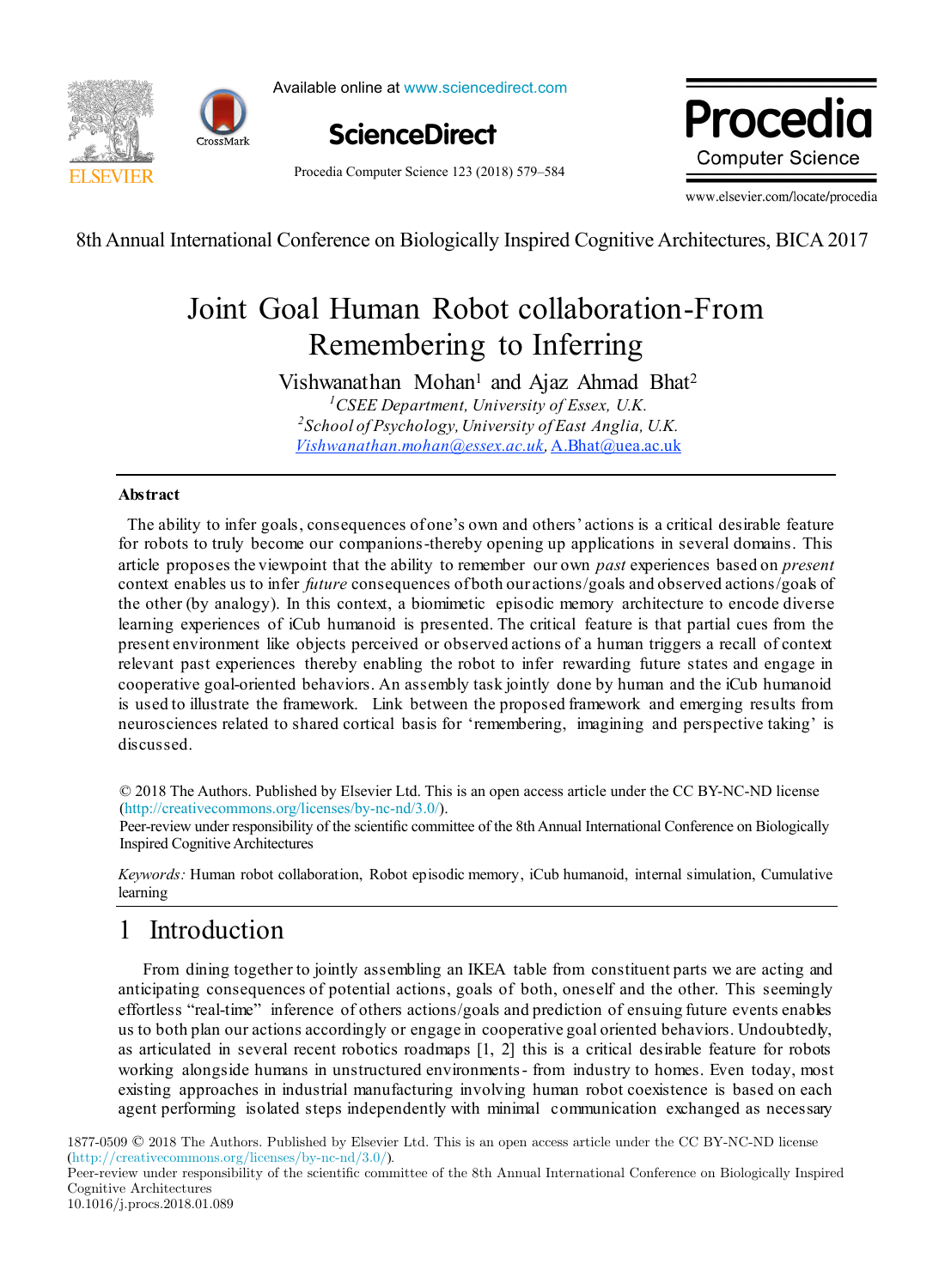[3]. In this context, recent advances in the design and availability of safe, compliant robots like Baxter, iCub humanoid, Kuka LBR, Universal Robots is gradually enabling humans and robots to share workspaces. This opens up the scope for "joint-goal" human robot scenarios- where both agents act/perceive/plan collaboratively in a continuously evolving unstructured environment (as a simple example, assembling something from constituent parts). Given that, successful collab oration with another agent in a joint goal task requires a complex integration of multiple subsystems like perception, action, goal directed reasoning, we are only beginning to scratch the surface of understanding the computational basis of social intelligence in autonomous robots (see [4] for recent reviews).

 This article is an exploration into this topic with the working hypothesis that the ability to remember our own *past* experiences based on *present* context enables us to infer *future* consequences of both our actions/goals and observed actions/goals of the other (by analogy). Emerging trends from neurosciences importantly the discovery of the Default Mode Network (DMN) in the brain [5] is providing converging evidence in this direction. In particular, studies on DMN indicate that there is an extensive overlap in cortical networks activated while remembering the past and those engaged during simulation of the future and adopting the perspective of the other [6-7]. At the core of DMN are the brain areas in the Medial Temporal Lobe known to be involved in episodic memory. Disruption to the DMN also indicates suppressed social behavior as observed in cognitive disorders like ASD [7].

In the context of cognitive robotics and from a computational/functional perspective, presently there is consensus that the central function of DMN is to generate self-referential episodic simulations- that include recall of past experiences, prediction of potential future states and inferring the perspective of the other. Given the trends in neuroscience of memory, computational modelling and implementation of biomimetic robot episodic memory has been a topic of emerging interest in cognitive robotics ([8-9] see, Vernon, Beetz and Sandini, 2015 for a review). Robot episodic memory systems have been instantiated both sub-symbolically using ANNs and symbolically using content-addressable image databases with traditional image indexing and recall algorithms. Importantly, unlike in synthetic systems where memory is usually treated as a passive storage device, this viewpoint looks at memory as an active process involved in forward simulation and presepctive taking.

 In this context, we present a growing, multimodal episodic memory framework to encode diverse experiences of the robot acquired cumulatively by interacting with the environment. The central idea is that the episodic memory network is activated autonomously based on diverse partial cues emerging from the environment mainly- a) vision-objects perceived in the present scene; b) linguistic words, for example the word "red ball" or "assemble fuse box"; c) Actions performed by a human counterpart. Partial cues trigger the retrieval dynamics enabling the robot to recall its own past experiences in relation to the present context. We then demonstrate how context specific recall of past episodic experiences based on observation of the actions of a human counterpart enables the robot to simulate future states and engage in cooperative goal directed behaviours. A playful scenario where the robot learns cumulatively through multiple experiences to assemble the tallest possible tower with random object's and then exploits such knowledge to co-operate with the human to jointly assemble the tallest tower is used to illustrate the results. In sum, the architecture offers shared computational basis for "remembering, imagining and perspective taking" in cognitive robots. As a side effect, since such episodic memories are derived from direct experiences (of the robot), also finesses the symbol grounding problem [10].

The rest of the article is organized as follows. Section 2 describes the central building blocks related to perception, action, robot episodic memory system in the proposed framework. An example iCub humanoid robot learning to assemble a tower suing different objects presented randomly, the ensuing representation in the episodic memory network, the encoding and retrieval dynamics is presented to illustrate the computational model. Section 3 presents results where the iCub humanoid exploits its past experiences to creatively collaborate with a human counterpart assembling a tower. A discussion concludes.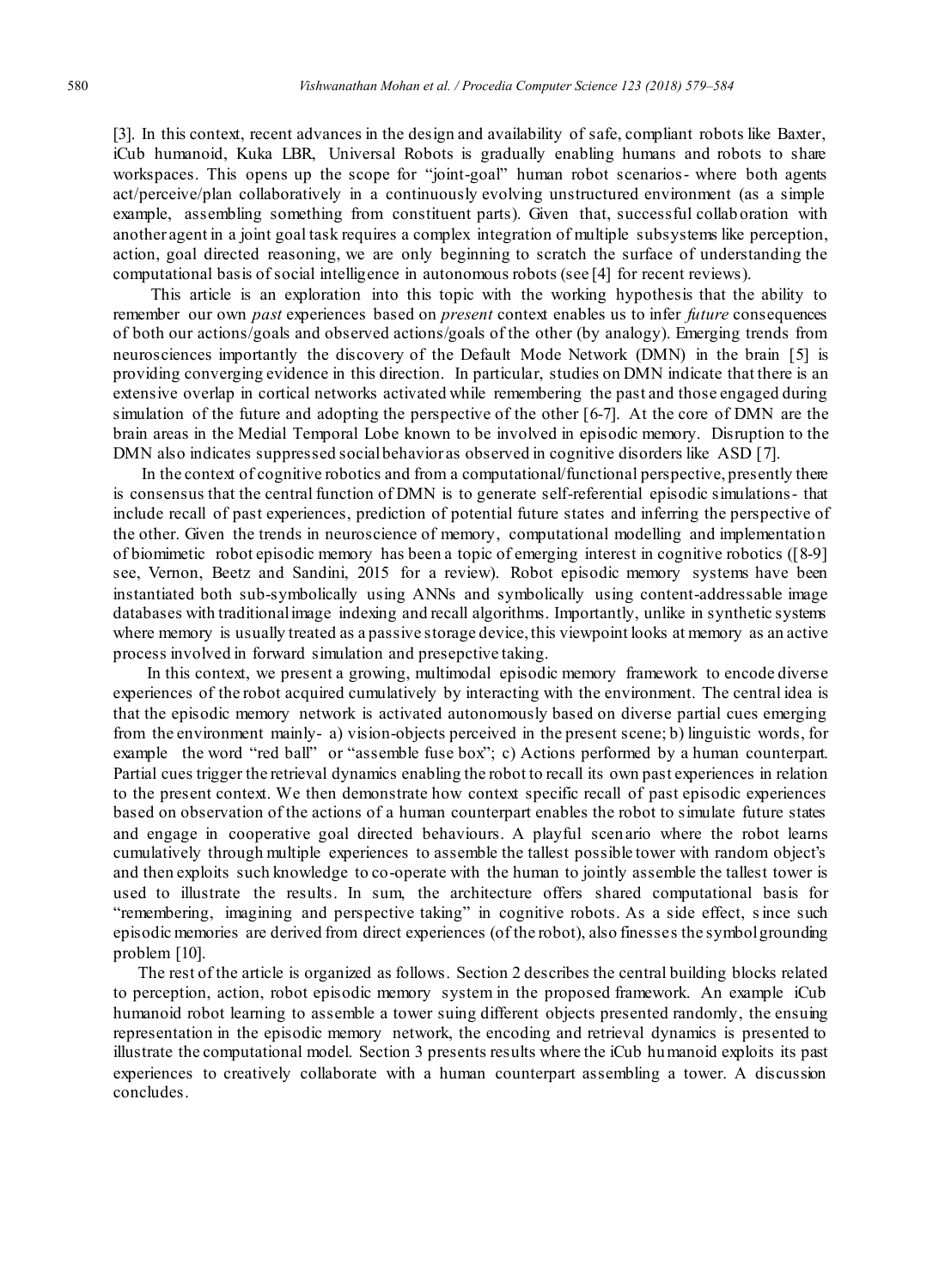# 2 From Remembering to Inferring –Central Building blocks

This section describes the main building blocks in the proposed framework for joint goal human robot collaboration (figure 1), developed within the framework of EU funded Darwin project. While the perception-action related building blocks are described only briefly to provide context, the episodic memory storage/retrieval module is described to a greater level of detail.



- A. **Perception-Action Loop-** Any action executed by the robot or human in the context of the joint "tower assembly" task constantly changes the scene in the environment. The real time operation and accuracy of the perception-action system is critical for smooth functioning of the system. The perception module consists of several subsystems to detect a) What- objects are present in the scene through shape analysis based on chamfer matching combined with the sliding window technique [6]; b) Where-3D localization of the objects through stereo vision- that both provides spatial coordinates for reach/grasp actions and additional information about relative alignment of the objects (example- block1 is on top of block 2); c) Scene change and Human action detection-when objects in the scene are displaced, not by the robot based on proprioceptive feedback) and recognition of human hand. The action system is based on the Passive Motion Paradigm framework that coordinates the upper body of iCub humanoid (left arm-torso-right arm chain) for reaching, grasping actions [12]. Further details of the organization of Perception-Action loop in Darwin Architecture can be found in [8]. In sum, the perception-action system both enables the robot to learn by interacting and serves as inputs to the episodic memory system to remember, infer and plan potentially rewarding goal directed actions.
- B. **Episodic memory system-** The episodic memory network stores multiple experiences of the robot learnt cumulatively by interacting with the environment. While in this specific case we are dealing with the task of assembling a tower with available objects, the memory by itself is task agnostic and store diverse experiences of the robot like learning to push, assembly tasks [13]. The episodic memory network is based on auto-associative neural network [14, 8] and consists of 1000 neurons characterized by "all to all" connections and organized in a sheet like structure with 20 rows each containing 50 neurons (figure 2a). Every row may be thought as an event in time in our case- object recognized, action executed, action recognized, received reward. The complete structure forms an episode of experience. For example, picking up a color tower and placing it on the meccano block: form episodic memory 1. Multiple experiences can be stored into the same network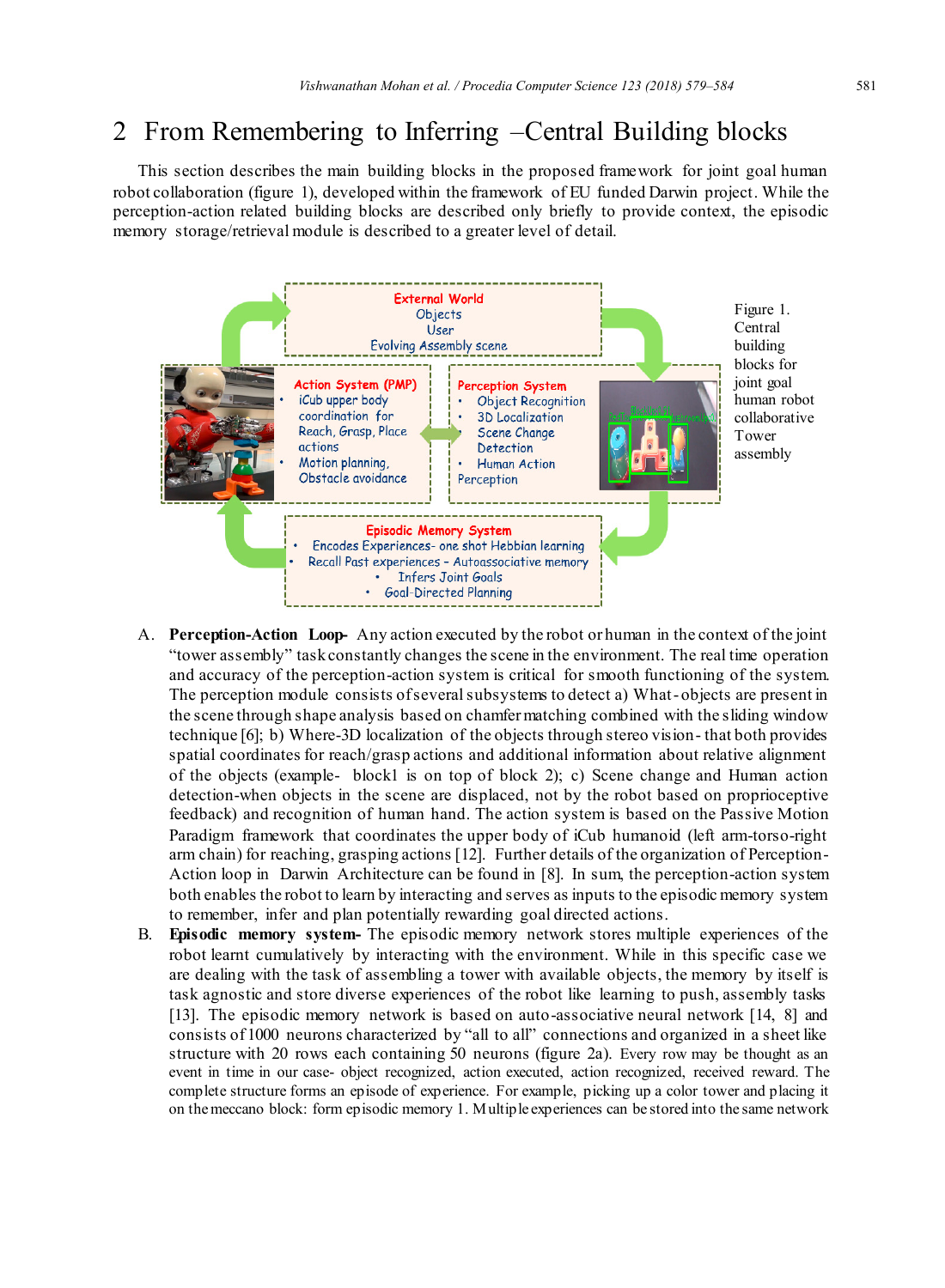by updating the weights  $T_{ii}$  between the neurons using Hebbian learning [8]. A the same time partial cues from the environment- like objects recognized, actions recognized can trigger recall of past experiences using the retrieval dynamics described by equation 1- where Vi is the activity in  $i<sup>th</sup>$  neuron, T<sub>ij</sub> the weight, I<sub>inhib</sub> threshold []. The central idea is that such recall of past experiences also enables the robot to infer future rewarding states and thereby engage in joint goal behavior. In other words, our own experiences recalled from memory enables us to infer others actions/goals. To gain experience the robot interacts cumulatively with multiple objects like color tower, red block, meccano block, mushroom and assembling the tallest possible tower suing them (figure 2) as will be described in the next section.



Figure 2. Shows examples of the robot cumulatively gaining experience of assembling the tallest tower by interacting with available objects. Such experiences are encoded into the episodic memory - a fully connected network of 1000 neurons organized in the form of a 20x50 sheet. Every row may be thought as an event in time in our case- object recognized, action executed, action recognized, received reward. For example, picking up a color tower and placing it on the meccano block: form episodic memory 1 (EM1). Multiple experiences (max-230) can be stored in the same auto associative memory.

## 3 Stacking up a Tower with a Human Counterpart

Akin to experimental tasks in the developmental psychology literature, we choose a playful task of building a tower of objects to test our model. In the first experience (EM1), the robot is presented with two objects, a Meccano Block and a Color Tower (figure 2) and is issued a user goal "Stack". This usergoal and the two objects perceived act as partial cues to trigger recall of any past experiences. However, in the beginning there are no learnt/past experience, nothing is recalled. With only option to explore, the robot picks randomly the Color Tower to stack on the Meccano Block and does so successfully to get a reward (equal to the number of the objects stacked successfully). The robot encodes this experience in the episodic memory for future recall. In a similar next experience (EM2), the robot stacks two objects, a Mushroom on a Color Tower and this experience is again encoded into memory. In the present case, 9 different experiences with different combinations of objects randomly presented were acquired and stored in the auto associative episodic memory network.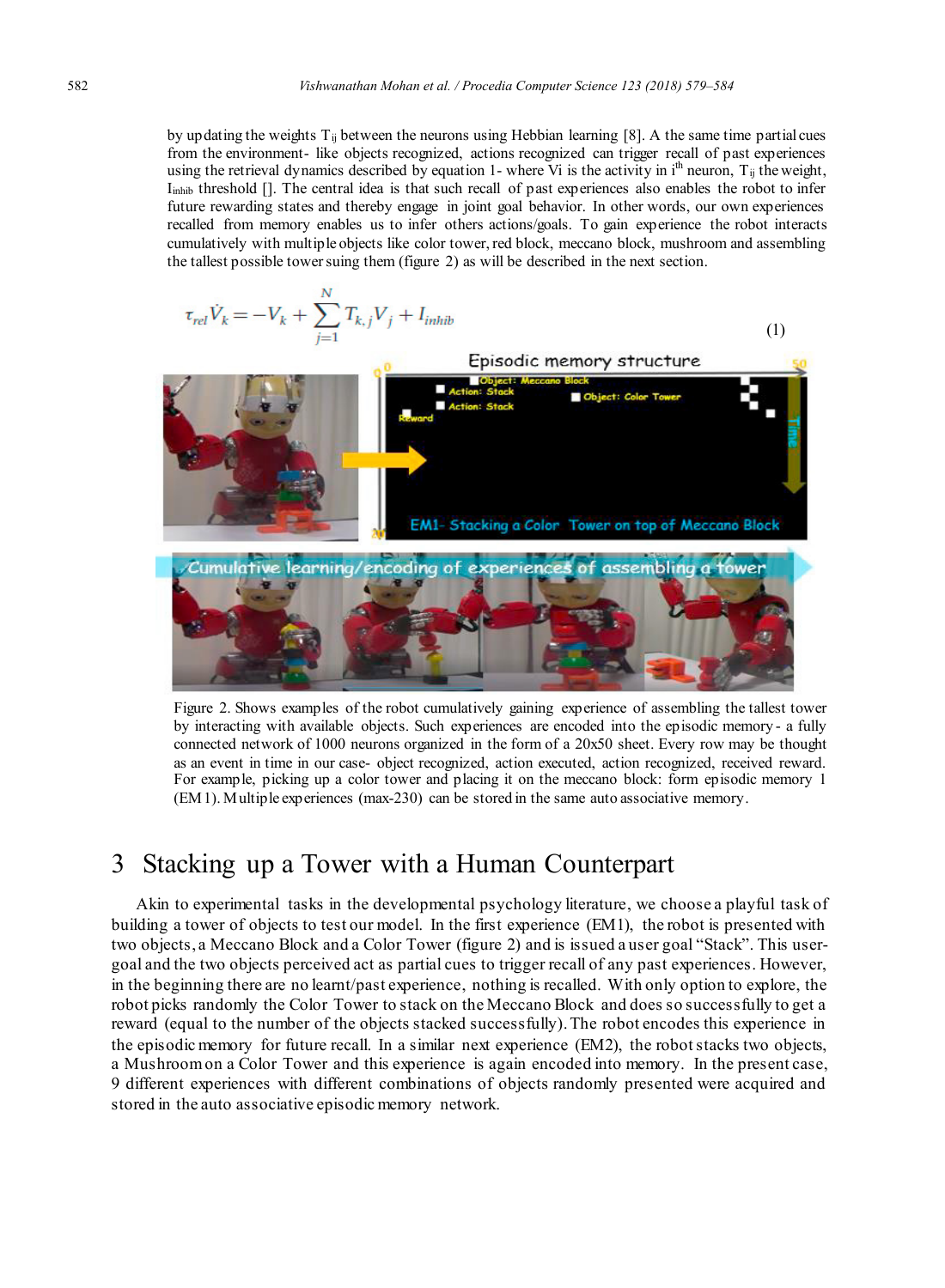

Figure 3: Panel A,B show results of perceptual analysis, through which objects and actions are recognized which act as partial cues. After observing objects and user-action (panel A-C), the robot recalls episodes EM1(panel D)  $\&$ EM2 (panel E), merges them to infer that it has to continue stacking; forms a plan for stacking (panel F) and executes it (panel G).

In the final stage of the task, three objects i.e. Meccano Block and Color Tower and the Mushroom are available in the scene. *No linguistic user-goal is provided. However, the system observes the user stacking the Color Tower over the Meccano Block* . Hence, the observed user-action of stacking and the objects present in the scene now serve as partial cues to recall the past-experiences that involved performing the same action. As seen in figure 3, the robot recalls two different experiences (EM1 & EM2). Finding a common object i.e. the Color Tower between the two experiences, the system combines the two episodic memories together to generate a novel plan (that it would execute if it were to build the tower). Note that, the generated plan from past experiences also directly leads to the inference of the rewarding future state i.e. placing the mushroom on top of the partially assembled tower in the scene. The robot now executes its own action of stacking the mushroom on top of the color tower, thus jointly completing the assembly with the human.